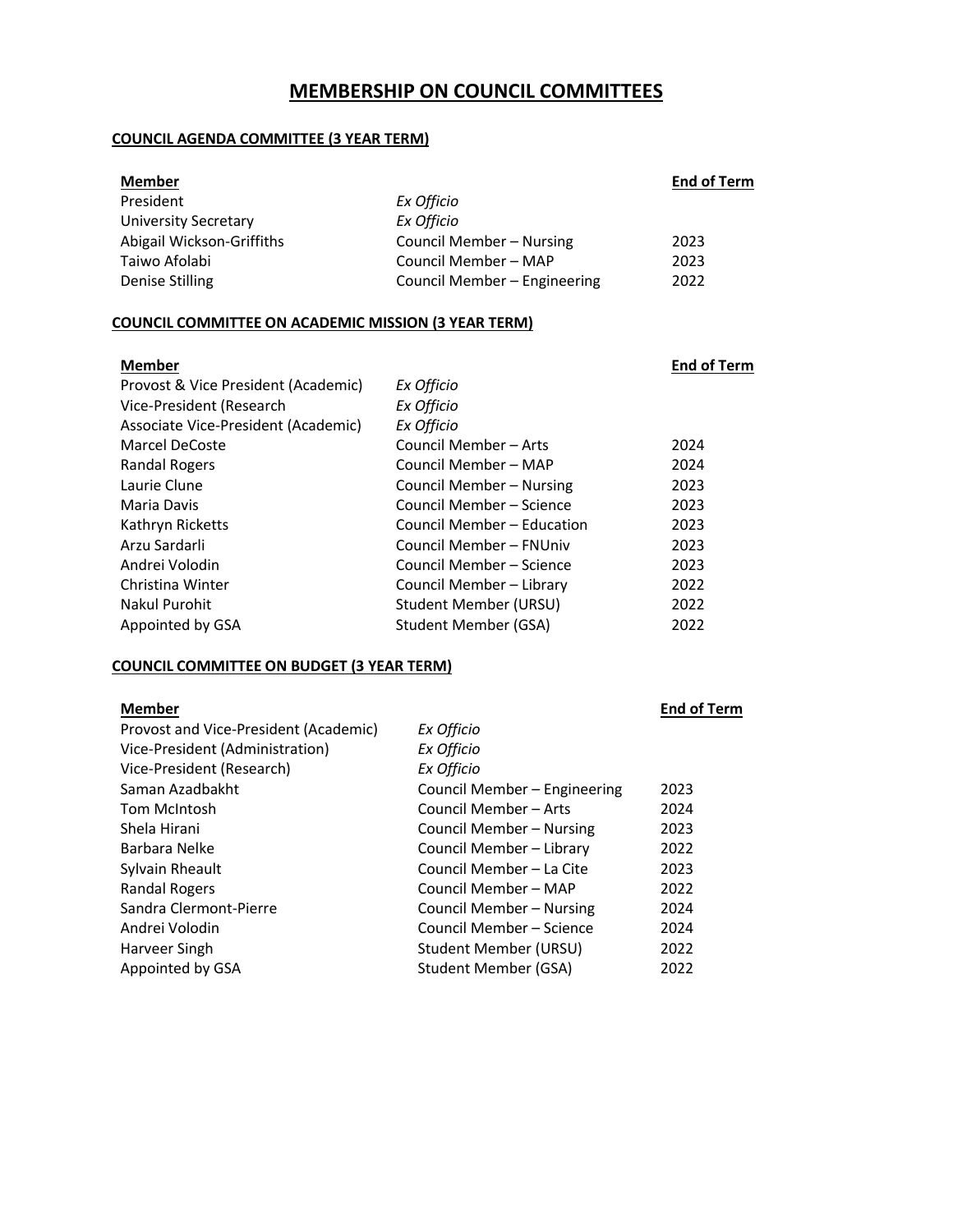## **COUNCIL COMMITTEE ON RESEARCH (4 YEAR TERM)**

**Member End of Term** Vice-President (Research) *Ex Officio* Associate Vice-President (Research) *Ex Officio* Dean, FGSR *Ex Officio* Director, Research Office *Ex Officio* Associate Director, JSGS *Ex Officio* Troni Grande *Standing, Arts* Lisa Watson *Standing, Business* Twyla Salm *Standing, Education* Raman Paranjape *Standing, Engineering* Larena Hoeber *Standing, Kinesiology* Christine Ramsay *Standing, MAP* TBD *Standing, Nursing* Cory Butz *Standing, Science* Gabriela Novotna *Standing, Social Work* Cara Bradley *Standing, Library* David Meban *Standing, Campion College* Bettina Schneider *Standing, FNUniv* Barbara Reul *Standing, Luther College* Nathalie Reid *Centres & Institutes* Peter Leavitt *CRC Appointed by VP Research* Appointed by GSA Student Member (GSA) 2022 TBD Council Member 2023 TBD Council Member 2025 Shela Hirani Council Member – Nursing 2024

## **COUNCIL COMMITTEE ON STUDENT APPEALS (3 YEAR TERM)**

#### **Member End of Term**

| <b>University Secretary</b>           | Ex Officio (Non-Voting)         |      |
|---------------------------------------|---------------------------------|------|
| Chair, CCUAS                          | Ex Officio                      |      |
| Chair, Graduate Studies PhD Committee | Ex Officio                      |      |
| Mark Brigham                          | Council Member - Science        | 2022 |
| Shelagh Campbell                      | Council Member – Business       | 2022 |
| David Dick                            | Council Member – MAP            | 2023 |
| Melissa Hrebenik                      | Council Member - Nursing        | 2022 |
| Leta Susan Kingfisher                 | Council Member - FNUniv         | 2023 |
| Scott J. Wilson                       | Council Member - Luther College | 2024 |
| Celine Magnon                         | Council Member – La Cite        | 2022 |
| Fatima Pirbhai-Illich                 | Council Member - Education      | 2023 |
| Imtiyaz Ahmed                         | Student Member (URSU)           | 2022 |
| Ziyang Li                             | Student Member (URSU)           | 2022 |
| Kiegan Lloyd                          | Student Member (URSU)           | 2022 |
| Katlyn Richardson                     | Student Member (URSU)           | 2022 |
| Appointed by GSA                      | Student Member (GSA)            | 2022 |
| Appointed by GSA                      | Student Member (GSA)            | 2022 |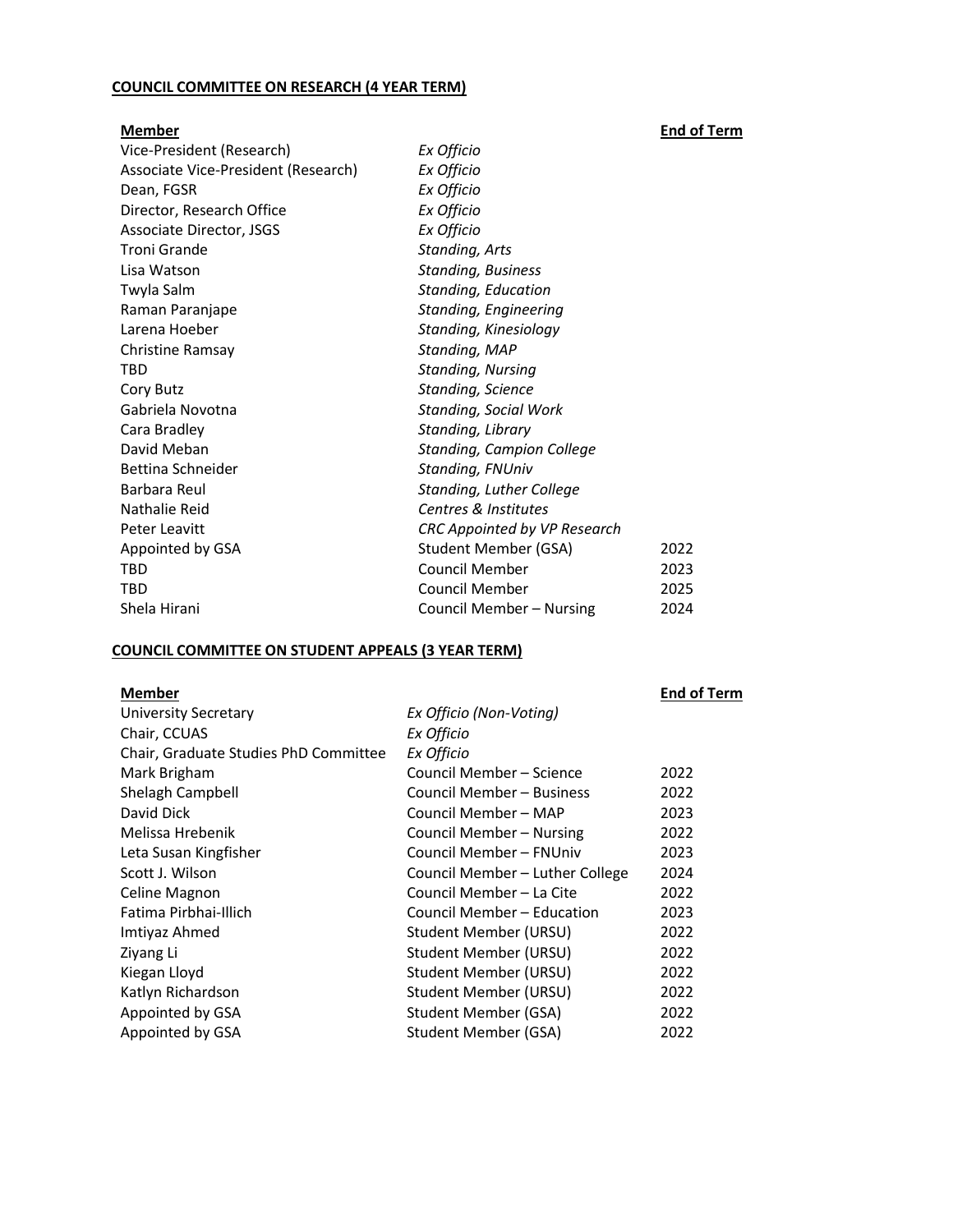## **COUNCIL COMMITTEE ON UNDERGRADUATE ADMISSIONS AND STUDIES (3 YEAR TERM)**

| <b>Member</b>                              |                                      | <b>End of Term</b> |
|--------------------------------------------|--------------------------------------|--------------------|
| President                                  | Ex Officio                           |                    |
| Associate Vice-President (Student Affairs) | Ex Officio                           |                    |
| <b>University Secretary</b>                | Ex Officio                           |                    |
| Registrar                                  | Ex Officio                           |                    |
| Director (Enrolment Services)              | Ex Officio                           |                    |
| Associate Director (UR International)      | Ex Officio                           |                    |
| David Meban                                | Campion Rep. (Ex Officio)            |                    |
| Dorothy Lane                               | Luther Rep. (Ex Officio)             |                    |
| Fidji Gendron                              | FNUniv Rep. (Ex Officio)             |                    |
| <b>Tobias Sperlich</b>                     | Standing, Arts                       |                    |
| Morina Rennie                              | <b>Standing, Business</b>            |                    |
| Pamela Osmond-Johnson                      | Standing, Education                  |                    |
| David deMontigny                           | <b>Standing, Engineering</b>         |                    |
| Sean Whalley                               | Standing, MAP                        |                    |
| Doug Cripps                                | Standing, KHS                        |                    |
| Karen Lehmann                              | <b>Standing, Nursing</b>             |                    |
| Nader Mobed                                | Standing, Science                    |                    |
| <b>Darlene Chalmers</b>                    | <b>Standing, Social Work</b>         |                    |
| <b>Robin Markel</b>                        | Standing, CCE                        |                    |
| Andre Magnan                               | Standing, La Cite                    |                    |
| Stephen Cheng                              | Council Member - Science             | 2022               |
| Wes Pearce                                 | Council Member - MAP                 | 2023               |
| Jacob Muthu                                | Council Member - Engineering         | 2024               |
| Katlyn Richardson                          | <b>Student Council Member (URSU)</b> | 2022               |
| Hannah Tait                                | Student Council Member (URSU)        | 2022               |

## **COUNCIL COMMITTEE ON UNDERGRADUATE AWARDS (3 YEAR TERM)**

| <b>Member</b> |  |
|---------------|--|
|---------------|--|

| <b>University Secretary</b>  | Ex Officio                           |      |
|------------------------------|--------------------------------------|------|
| Registrar                    | Ex Officio                           |      |
| Director, Enrolment Services | Ex Officio                           |      |
| Muhammad Asadullah           | Arts (Ex Officio)                    |      |
| Saqib Khan                   | <b>Business (Ex Officio)</b>         |      |
| Alexandra Stoddart           | Education (Ex Officio)               |      |
| David deMontigny             | Engineering (Ex Officio)             |      |
| Sean Whalley                 | MAP (Ex Officio)                     |      |
| Doug Cripps                  | KHS (Ex Officio)                     |      |
| Janine Brown                 | <b>Nursing (Ex Officio)</b>          |      |
| Mel Hart                     | Science (Ex Officio)                 |      |
| Lisa Milne                   | Social Work (Ex Officio)             |      |
| Elaina St. Onge              | Campion Awards (Ex Officio)          |      |
| Iqbal Hussein                | Luther Awards (Ex Officio)           |      |
| Leta Kingfisher              | <b>FNUniv Awards (Ex Officio)</b>    |      |
| Alexandra Hodson             | Council Member – Nursing             | 2024 |
| Robert Thomas                | Council Member - Library             | 2024 |
| Abigail Wickson-Griffiths    | Council Member - Nursing             | 2023 |
| Hannah Tait                  | <b>Student Council Member (URSU)</b> | 2022 |

**<u>End of Term</u>**